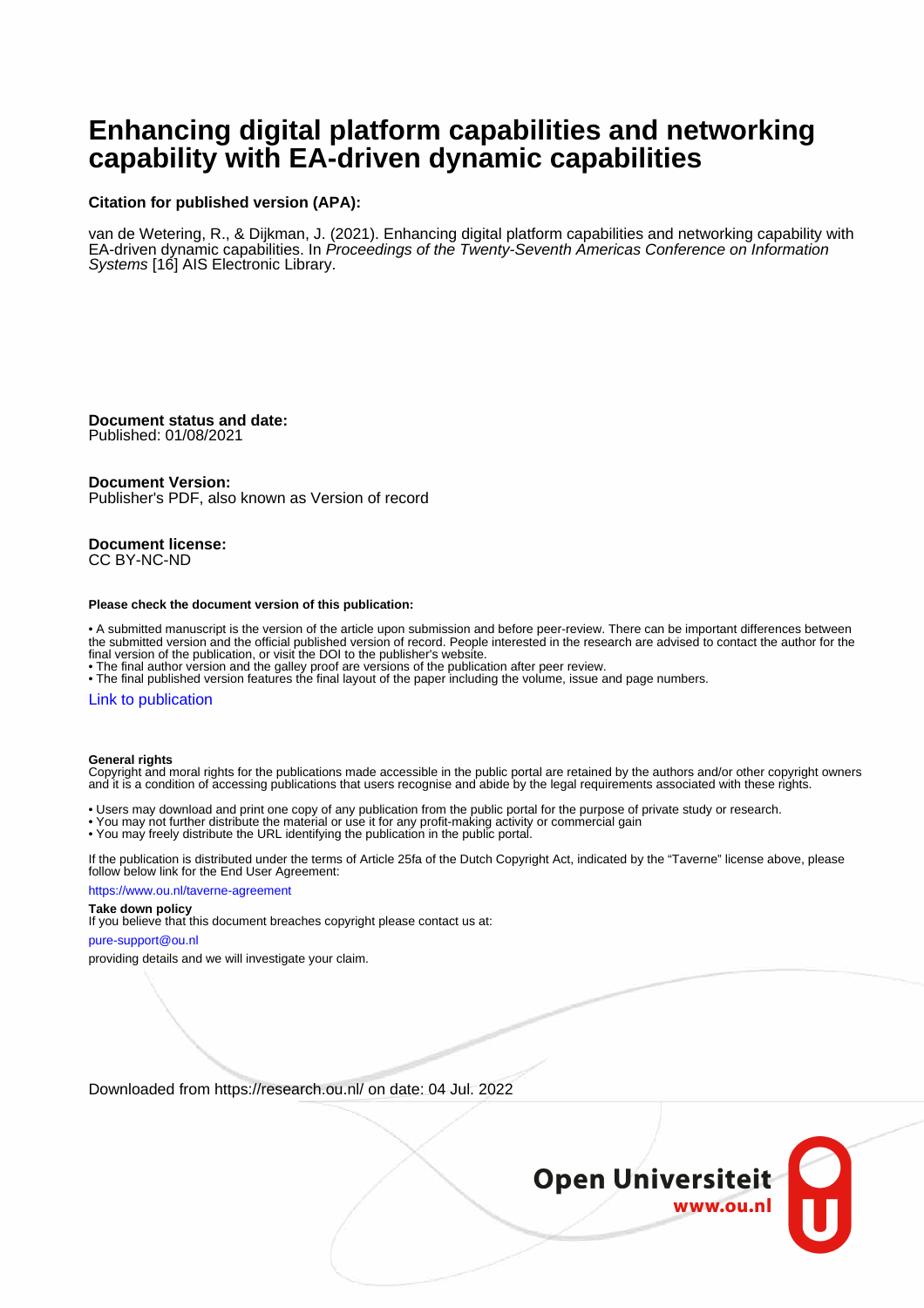# **Enhancing digital platform capabilities and networking capability with EA-driven dynamic capabilities**

*Completed Research*

**Rogier van de Wetering**  Open University, the Netherlands rogier.vandewetering@ou.nl

**Jordy Dijkman** DHL Global Forwarding jordydijkman@hotmail.com

# **Abstract**

Digital platforms, e.g., like Alibaba, are currently revolutionizing and shaping the business ecosystem and transforming how firms build a competitive advantage. Decision-makers recognize the opportunities created by these new digital technologies, but to create compelling digital platforms, a firm requires digital platform capabilities (DPC). This study tries to explain how enterprise architecture (EA)-driven capabilities, conceptualized as dynamic capabilities, enhance DPC and the firms' networking capability (NC), i.e., its ability to initiate, maintain, and utilize relationships with other players. A research model is developed with associated hypotheses. Data is collected from 414 respondents, including senior managers, executives, enterprise architects, IT, and business managers, to test the hypotheses. The findings show that EA-driven dynamic capabilities enhance both DPC and NC. This research advances our current understanding of how EA-driven dynamic capabilities drive DPC and NC to form the foundation for achieving business value during the COVID-19 shock.

## *Keywords*

Dynamic capabilities, enterprise architecture, EA-driven dynamic capabilities, digital platform capability, networking capability, business value under COVID-19.

# **Introduction**

Peer-to-peer digital platforms like Alibaba in the retail industry, Uber, and Airbnb are a trending topic and are challenging the fundamentals of how firms do business and transform how firms can achieve competitive advantage (Parker, Marshall, & Choudary, 2016; Kazan, et al., 2018). The worldwide emergence of digital platforms is notable as the projected worldwide expenditure on information technology (IT) in 2021 reaches \$4 trillion (Gartner, 2021). Digital platforms offer technical elements, such as hardware or software devices, whose features may be extended through complementary modules along with a set of rules, standards, and organizational processes to coordinate third parties and adopters (de Reuver, Sørensen, & Basole, 2018; Subramaniam, Iyer, & Venkatraman, 2019). Typically, a digital platform offers standards, interfaces, and associated tooling to leverage digital technologies to enhance business productivity and (cost)efficiency for firms or even a group of firms or users (Teece 2017). According to Accenture, digital platforms create value by providing common sets of functions and standards that accelerate IT solutions development, connect previously disparate devices, systems and drive innovation among business ecosystem participants and stakeholders (Elliot et al. 2018). Many types of digital platforms are used in practice for various goals and objectives. For instance, digital platforms are used in healthcare supporting cooperative care involving doctors and nurses, and even patients and actively exchange patient data and information (Islind et al., 2019). Digital platforms are also used in the financial services industry and many other industries like energy and utilities, consumer industry, retail, transportation, automotive, where they drive inter-organizational relations, support co-creation and innovation, and provide a platform to offer new customized services (De Reuver et al., 2018). Dynamic capabilities are crucial for the development, evolution, and management of digital platforms and platform capabilities as these platforms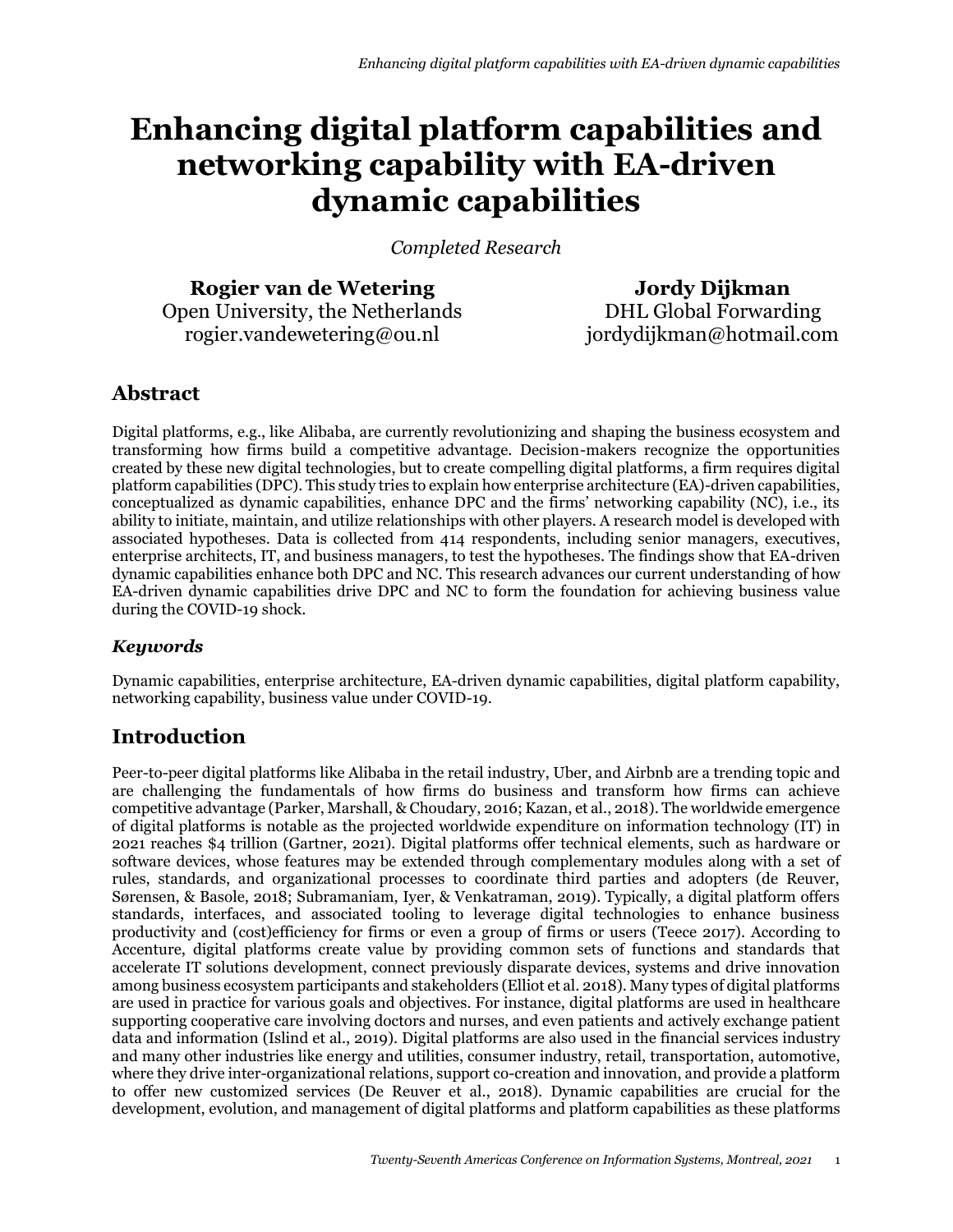typically have their dynamics, and their elements should actively respond to the rapidly changing market circumstance (Cenamor et al. 2019; Teece 2017).

To create, maintain, or capture value using digital platforms, enhancing the digital platform capabilities (DPC) of a firm is essential as these will become competitive factors that determine the success or failure of a business model (Witschel et al. 2019). To obtain business value from DPC, a firm needs to align its business and IT with its enterprise architecture (EA) (Dang and Pekkola 2015). EA is considered to be the blueprint for an organization that describes both the current and desirable future state of the firm's Information systems (IS), IT infrastructure, data, systems, and critical business processes and provides a roadmap to achieving this blueprint (Shanks et al. 2018). EA is used within firms for value-creating activities across the enterprise by aligning strategic business objectives with state-of-the-art digital technologies (Hazen et al. 2017; Ross et al. 2006; Van de Wetering et al. 2021). However, there is currently no persuasive evidence on how so-called 'EA-driven capabilities' allow firms to organize and use organization-specific resources to synchronize strategic goals with digital technology (Vessey and Ward 2013; Shanks et al. 2018; Van de Wetering 2019a; Van de Wetering 2020a), facilitate DPC and strengthen the firm's ability to connect and network with business partners. i.e., networking capability (NC). As competitive advantage is typically short-lived (Nan and Tanriverdi 2017), many firms only have limited time and resources to prepare for fitting strategic actions actively. Therefore, firms in these turbulent times must take a future-based approach, and in this process, build adaptive capabilities that drive operational processes using digital technologies (Bharadwaj et al. 2013). The extant literature mentions the business benefits and competitive advantages provided by dynamic capabilities and states that it can enable the organization to create and capture value with DPC and NC when a firm possesses and uses these capabilities accordingly. However, only a few studies offer empirical evidence for these benefits (Battistella, De Toni, De Zan, & Pessot, 2017; Helfat & Raubitschek, 2018; Abbas, Raza, Nurunnabi, Minai, & Bano, 2019; Lütjen, Schultz, Tietze, & Urmetzer, 2019; Xiao, Tian, & Mao, 2020).

Hence, a question of central importance is how firms could genuinely leverage their EA-driven capabilities to enhance DPC and NC to drive the firm's business value. This research aims to address this apparent gap in the literature and follows previous studies that conceptualized EA-driven capability as dynamic capabilities (Abraham et al., 2012; Shanks et al. 2018; Van de Wetering 2019a; Van de Wetering 2019b, Van de Wetering 2020a; Pattij et al. 2020). Therefore, this study tries to answer the following key research question:

#### *RQs: What is the effect of EA-driven dynamic capabilities on the firms' digital platform capability, and to what extent do they impact the firm's networking capability?*

This study is structured as follows. This work starts with outlining the theory and the development of hypotheses. This work continues by outlining the study design and methods. After this, the results and discussion are presented. This study ends with some concluding remarks.

# **Theoretical background and hypothesis development**

## *The dynamic capabilities view and the role of enterprise architecture*

The dynamic capabilities view (DCV) is considered by many scholars to be a leading theoretical framework (Pavlou and El Sawy 2011; Schilke 2014) and is built from a multiplicity of theoretical roots (Di Stefano et al. 2014). Dynamic capabilities can be considered "*the organizational and strategic routines by which firms achieve new resource configurations as markets emerge, collide, split, evolve, and die*" (Eisenhardt and Martin 2000, p. 1107). Thus, dynamic capabilities relate to organizational routines to integrate, build, reconfigure, gain and release internal competences and resources to address the market demands and the changing business ecosystem (Eisenhardt and Martin 2000; Teece 2017). The DCV, thus, regards the environment as a crucial element that needs to be considered while deploying the firm's strategy. Recently, scholars have argued that EA-driven capabilities are crucial for firms that want to use, deploy, and diffuse EA in firm-wide decision-making processes and organizational processes and routines that drive business and digital capabilities (Hazen et al. 2017; Shanks et al. 2018).

These particular capabilities allow firms to delineate EA for asset sharing and recomposing and renew organizational resources to shape and orient themselves in line with ever-changing environments (Van de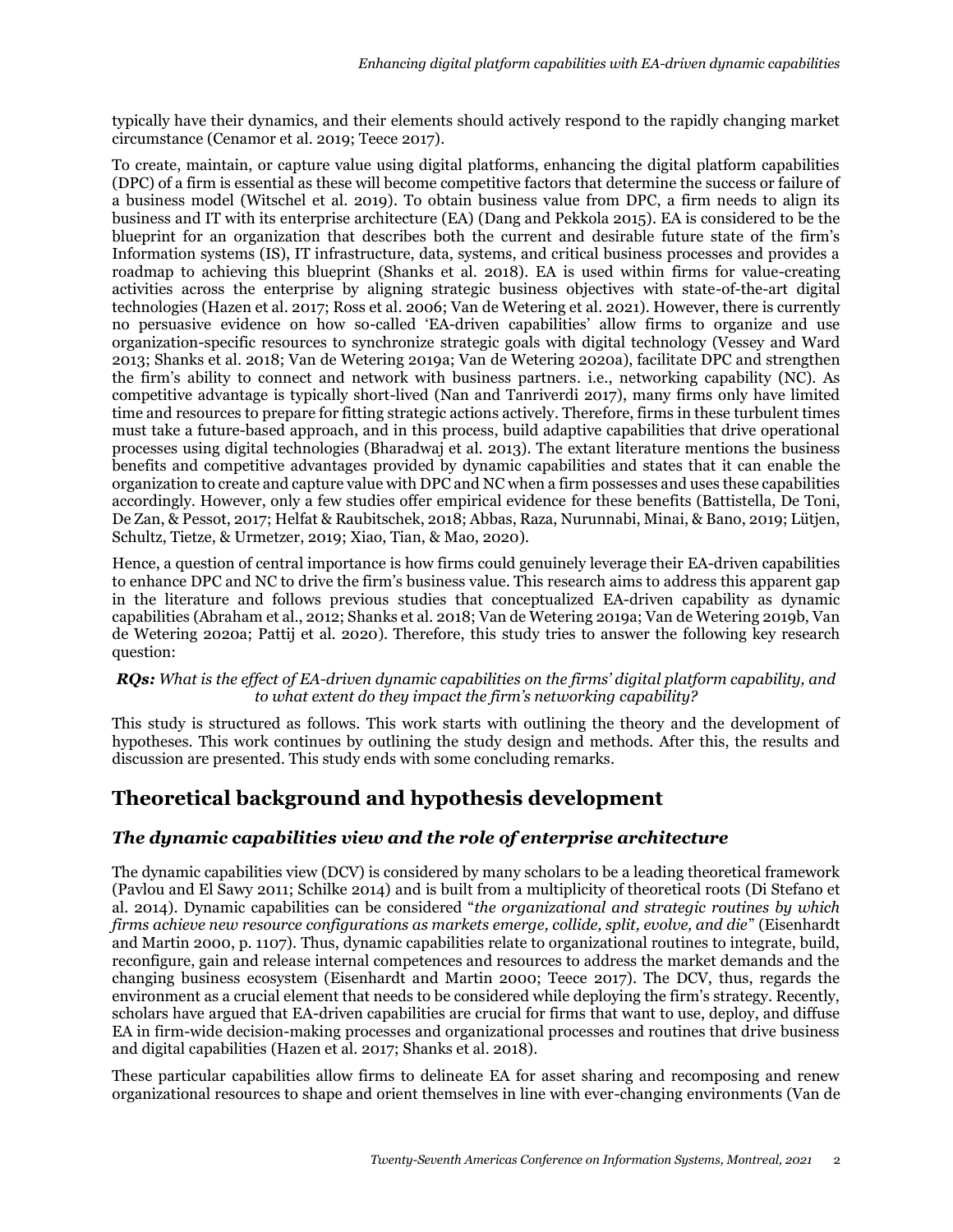Wetering 2019b). Hazen et al. (2017) and Shanks et al. (2018) show that these capabilities can leverage EA to foster organizational agility. Following the DCV, these studies claim that the firm's EA resources' sole investment is insufficient to achieve business value and drive its competitive weaponry. Hence, the logical argument can be made that firms that leverage EA successfully are the ones that exploit those measurable and identifiable routines, i.e., EA-driven dynamic capabilities that thus infuse EA in the process of 'sensing' strategic opportunities and threats, 'mobilizing' resources accordingly, and 'transforming' the firm in line with strategic goals and business needs (Di Stefano et al. 2014; Shanks et al. 2018; Van de Wetering 2019b; Van de Wetering 2020b). We follow Van de Wetering (2019a, p. 224) and define EA-driven dynamic capabilities as "*the firm's ability to leverage its EA for asset sharing and to recompose and renew organizational resources, together with guidance to proactively address the rapidly changing internal and external business environment and achieve the organization's desirable state.*"

## *Hypothesis development*

EA-driven dynamic capabilities support firms in developing diverse processes and capabilities. One of those critical capabilities is a DPC. DPC refer to the digital IS/IT that supports information exchange activities with its business partners through standards and modular software components, most of which can be reused in other business applications and processes (Cenamor et al. 2019). An EA-driven sensing capability provides firms with a proactive stance toward developing digital platforms (typically in the early establishment stage) and the ability to spot potential business opportunities using platforms (Van de Wetering 2020b; Pavlou and El Sawy 2011; Witschel et al. 2019). This capability also provides firms with the ability to direct digital and business investments in adaptiveness of the firm and systematically use EA and EA services (e.g., providing content, EA standards, skills, and knowledge) in the process of evaluating, prioritizing, and selecting potential digital technologies, and drive the firm's digital transformation (Sambamurthy et al. 2003; Teece 2017; Shanks et al. 2018; Van de Wetering 2019b). According to Teece (2017), a mobilizing capability helps firms seize minor transformations during the growth stage of a platform where re-allocation and alignment of resources occur so that new business model ideas can be integrated and deployed. A transforming capability helps the firm adapt human resources and align stakeholders' interests and actors in the business ecosystem through the expansion and renewal stages of digital platforms (Yu et al. 2012; Korhonen and Molnar 2014; Teece 2017; Van de Wetering et al. 2020a). Based on the above, we define the following:

### **Hypothesis 1 (H1)**: *EA-driven dynamic capabilities will enhance the firm's DPC.*

NC provides the resources necessary to reconfigure business models and adapt to changing business environments (Battistella, De Toni, De Zan, & Pessot, 2017; Lütjen, Schultz, Tietze, & Urmetzer, 2019). Networking relationships lead to sustainable business benefits in a competitive environment, as firms achieve new knowledge from their business partners (Abbas et al. 2019). According to the literature, (business) networking relationships are not static but dynamic because organizations rely on other firms and entrepreneurs' skills and competencies to combat challenging environments (Abbas et al. 2019; Van de Wetering, Mikalef & Helms 2017). Within the current business environment, organizational boundaries are becoming increasingly more permeable, and employee tasks increasingly diverse and divided, so that it is essential to develop, exchange, and subsequently integrate information and knowledge across the boundaries of the firm and drive the interaction within and among groups and networks (Lütjen et al. 2019; Sambamurthy et al. 2003; Teece 2017). EA-driven dynamic capabilities help firms develop their NC by identifying the right network partners, developing and evolving inter-organizational relationships to exchange information, gaining access to resources held by network partners, and integrating parts of the organization to meet shifting customer demands (Mikalef et al. 2020; Van de Wetering 2020b). Sensing capability enables firms to articulate what to achieve with which collaborators and which partner capabilities are deemed necessary (Pavlou and El Sawy 2011; Van de Wetering 2019b). Mobilizing capability allows firms to synchronize tangible and intangible resources (Yu et al. 2012; Wilden et al. 2013), and transforming capability facilitates ongoing activities and transformations needed to support effective collaborations and flexibility (Van de Wetering 2019b; Van de Wetering 2020a). Hence, we define the following:

**Hypothesis 2 (H2)**: *EA-driven dynamic capabilities will enhance the firm's NC.*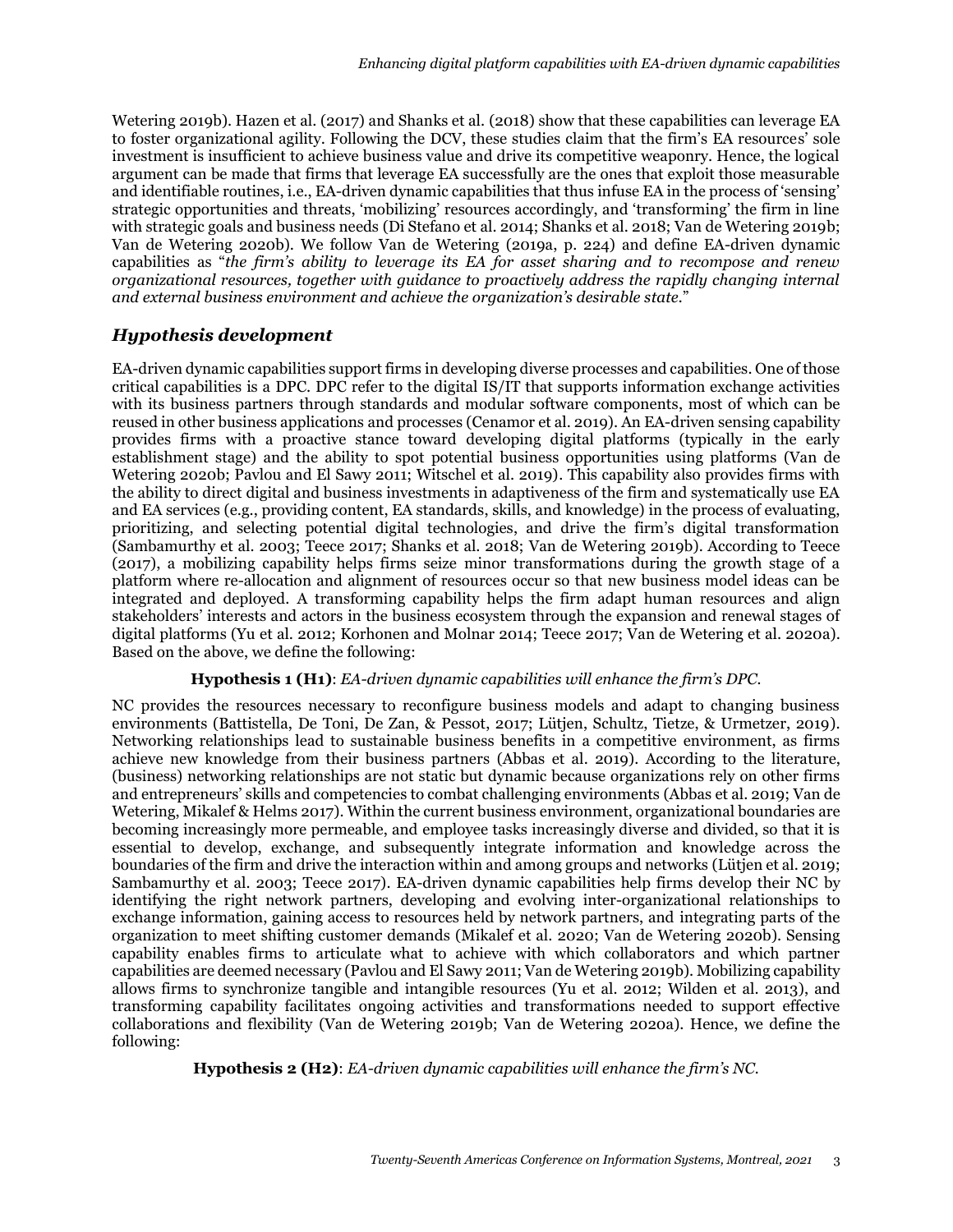Within the current digital economy, value-creating activities shift from classical (predictable) value chains to highly connected business value networks (Karimi & Walter, 2015). The literature states that DPC enhances internal and external NC, key abilities in digitalized firms (Cenamor et al. 2019; Battistella et al. 2017). Regarding the internal component of NC, DPC entails designing an integrative architecture that centralizes and formalizes information flows (Helfat & Raubitschek, 2018). DPC facilitates communication and the coordination of resources, capabilities, activities, and goals. Concerning the external component, a modular platform approach enables firms to manage a changing network of partners supported by platform governance to handle communication and potential conflicts. In short, DPC allows firms to improve their ability to communicate with external partners to better acquire and organize structured information from those partners (Cenamor et al. 2019). Also, it is well documented that the creation of value for each participant in a platform occurs through positive networking effects (Karimi & Walter, 2015). For example, digital platforms such as eBay, Apple, Google, and Facebook base their business models on interconnectivity and portability features. Their platforms connect producers and consumers from different contexts and with divergent interests. In sum, DPC creates communication possibilities for internal and external stakeholders that increase a firm's NC. Based on the above, the third hypothesis can be stated as follows:

#### **Hypothesis 3 (H3)**: *DPC will enhance the firms' NC.*

Figure 1 summarizes the research model.



**Figure 1. Research model**

## **Methods**

### *Data collection and sample adequacy*

The research method is quantitative that uses a web questionnaire (LimeSurvey). Our target group of respondents includes managing enterprise architects, business/IT consultants, CIOs, IT managers, business managers from the Netherlands. Self-selection and convenience sampling was applied to contact the respondents. Self-selection sampling was conducted by advertising on LinkedIn. Self-selection sampling has the advantage that (most) people will respond to the advertisement because of their strong feelings or opinions about the RQ (Saunders, Lewis, & Thornhill, 2019). Convenience sampling was also applied as not all professionals are (very) active on social media platforms, and respondents from the researchers' professional network who were close at hand were invited to participate (Saunders, Lewis, & Thornhill, 2019). We assured the respondents that their entries would be treated confidentially, and we would only report outcomes on an aggregate level. The final data were collected between October 12th, 2020, to November 20th, 2020. The online survey tool administered a total of 715 unique respondents that commenced with the survey. In total, 414 questionnaires were identified as suitable for analyses as many entries were either (partly) incomplete and unreliable (*N*=315). Of the 414 respondents, 56% had more than 11 years of working experience, and 22% even had more than 25 years of working experience. 55% of the respondents were executive managers, i.e., CEOs, CDOs, CIOs, IT, and business management. Another large group is formed by enterprise architects (25%) and business consultants (21%). Most respondents work in the private sector (64%) and public sector (27%). Of all firms, 59% had more than 1000 employees. Before the data can be used, it is crucial to conform to data quality criteria such as non-response bias,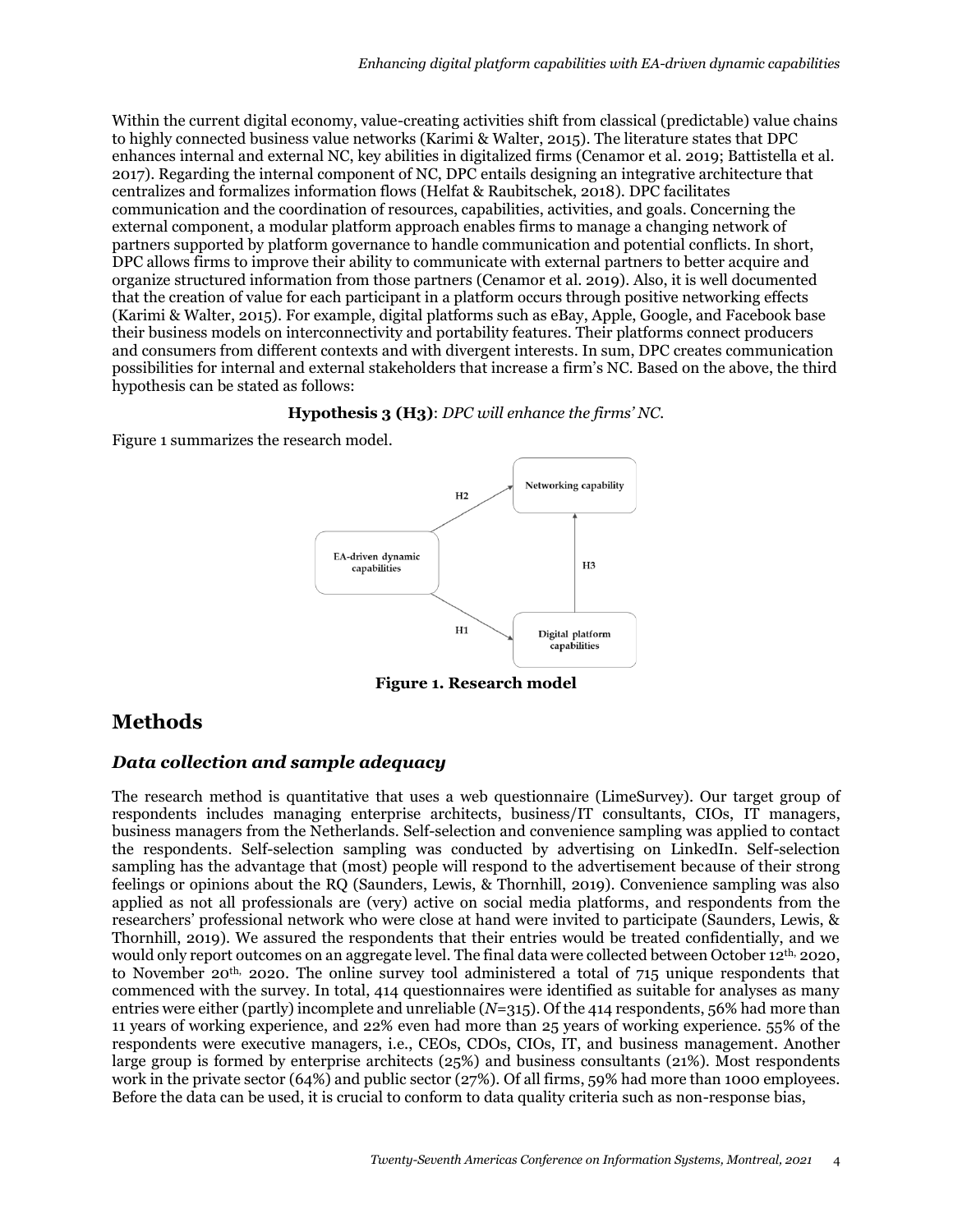| <b>Construct</b>            | <b>Measurement items</b>                                                                                                                                            |                                                                                                                                 | λ    | $\mu$ | Std. | Reliability<br>statistics        |  |  |  |  |
|-----------------------------|---------------------------------------------------------------------------------------------------------------------------------------------------------------------|---------------------------------------------------------------------------------------------------------------------------------|------|-------|------|----------------------------------|--|--|--|--|
|                             | To what extent do you agree with the following statements? (1. Strongly disagree-7. Strongly agree). * Sense,<br>Mobilize, and Transform use the same Likert scale. |                                                                                                                                 |      |       |      |                                  |  |  |  |  |
| Sensing*                    | EAS1                                                                                                                                                                | We use our EA to identify new business opportunities or<br>potential threats                                                    | 0.86 | 4.34  | 1.79 | CA <sup>1</sup> :0.91<br>CR:0.93 |  |  |  |  |
|                             | EAS <sub>2</sub>                                                                                                                                                    | We review our EA services (e.g., providing content, EA<br>standards, skills, and knowledge) on a regular basis to ensure        | 0.88 | 4.58  | 1.82 | AVE:0.77                         |  |  |  |  |
|                             |                                                                                                                                                                     | that they are in line with what our key (internal and external)<br>stakeholders want                                            |      |       |      |                                  |  |  |  |  |
|                             | EAS3                                                                                                                                                                | We adequately evaluate the effect of changes in the baseline and<br>target EA on the organization                               | 0.89 | 4.38  | 1.74 |                                  |  |  |  |  |
|                             | EAS4                                                                                                                                                                | We devote sufficient time enhancing our EA to improve business<br>processes                                                     | 0.85 | 4.21  | 1.79 |                                  |  |  |  |  |
|                             | EAS <sub>5</sub>                                                                                                                                                    | We develop greater reactive and proactive strength in the<br>business domain using our EA                                       | 0.88 | 4.48  | 1.76 |                                  |  |  |  |  |
| Mobilizing                  | EAM1                                                                                                                                                                | We use our EA to draft potential solutions when we sense<br>business opportunities or potential threats                         | 0.88 | 4.74  | 1.70 | CA:0.91<br>CR:0.93               |  |  |  |  |
|                             | EAM <sub>2</sub>                                                                                                                                                    | We use our EA to evaluate, prioritize, and select potential<br>solutions when we sense business opportunities or potential      | 0.91 | 4.69  | 1.67 | AVE:0.79                         |  |  |  |  |
|                             | EAM3                                                                                                                                                                | threats<br>We use our EA to mobilize resources in line with a potential                                                         | 0.88 | 4.43  | 1.65 |                                  |  |  |  |  |
|                             |                                                                                                                                                                     | solution when we sense business opportunities or potential<br>threats                                                           |      |       |      |                                  |  |  |  |  |
|                             | EAM4                                                                                                                                                                | We use our EA to draw up a detailed plan to carry out a potential<br>solution when we sense business opportunities or potential | 0.89 | 4.47  | 1.70 |                                  |  |  |  |  |
|                             | EAM <sub>5</sub>                                                                                                                                                    | threats<br>We use our EA to review and update our practices in line with                                                        | 0.87 | 4.36  | 1.67 |                                  |  |  |  |  |
|                             |                                                                                                                                                                     | renowned business and IT best practices when we sense business<br>opportunities or potential threats                            |      |       |      |                                  |  |  |  |  |
| Transforming                | EAT1                                                                                                                                                                | Our EA enables us to successfully reconfigure business processes<br>and the technology landscape to come up with new or more    | 0.87 | 4.58  | 1.70 | CA:0.91<br>CR:0.93               |  |  |  |  |
|                             | EAT <sub>2</sub>                                                                                                                                                    | productive assets<br>We successfully use our EA to adjust our business processes and                                            | 0.90 | 4.45  | 1.69 | AVE:0.79                         |  |  |  |  |
|                             |                                                                                                                                                                     | the technology landscape in response to competitive strategic<br>moves or market opportunities                                  |      |       |      |                                  |  |  |  |  |
|                             | EAT3                                                                                                                                                                | We successfully use our EA to engage in resource recombination<br>to match our product-market areas and our assets better       | 0.89 | 4.20  | 1.67 |                                  |  |  |  |  |
|                             | EAT4                                                                                                                                                                | Our EA enables flexible adaptation of human resources,<br>processes, or the technology landscape that leads to competitive      | 0.87 | 4.26  | 1.68 |                                  |  |  |  |  |
|                             | EAT <sub>5</sub>                                                                                                                                                    | advantage<br>We successfully use our EA to create new or substantially                                                          | 0.89 | 4.40  | 1.68 |                                  |  |  |  |  |
|                             | EAT6                                                                                                                                                                | changed ways of achieving our targets and objectives<br>Our EA facilitates us to adjust for and respond to unexpected           | 0.87 | 4.31  | 1.69 |                                  |  |  |  |  |
|                             |                                                                                                                                                                     | changes<br>To what extent do you agree with the following statements $(1 -$ strongly disagree $7 -$ strongly agree)             |      |       |      |                                  |  |  |  |  |
| Platform<br>integration     | DPC <sub>1</sub>                                                                                                                                                    | Our platform easily accesses data from our partners' IT systems                                                                 | 0.89 | 4.54  | 1.63 | CA:0.90                          |  |  |  |  |
|                             | DPC2                                                                                                                                                                | Our platform provides seamless connection between our<br>partners' IT systems and our IT systems                                | 0.92 | 4.41  | 1.60 | CR: 0.93<br>AVE:0.79             |  |  |  |  |
|                             | DPC <sub>3</sub>                                                                                                                                                    | Our platform has the capability to exchange real-time<br>information with our partners                                          | 0.87 | 4.68  | 1.68 |                                  |  |  |  |  |
|                             | DPC <sub>4</sub>                                                                                                                                                    | Our platform easily aggregates relevant information from our<br>partners' databases                                             | 0.88 | 4.37  | 1.67 |                                  |  |  |  |  |
| reconfiguration<br>Platform | DPC <sub>5</sub>                                                                                                                                                    | Our platform is easily adapted to include new partners                                                                          | 0.89 | 4.37  | 1.67 | CA:0.90                          |  |  |  |  |
|                             | DPC6                                                                                                                                                                | Our platform can be easily extended to accommodate new IT<br>applications or functions                                          | 0.90 | 4.61  | 1.58 | CR:0.93<br>AVE:0.77              |  |  |  |  |
|                             | DPC7                                                                                                                                                                | Our platform employs standards that are accepted by most<br>current and potential partners                                      | 0.86 | 4.94  | 1.51 |                                  |  |  |  |  |
|                             | DPC8                                                                                                                                                                | Our platform consists of modular software components, most of<br>which can be reused in other business applications             | 0.86 | 4.49  | 1.69 |                                  |  |  |  |  |
|                             |                                                                                                                                                                     | In terms of networking capability, to what extent do you agree with the following statements                                    |      |       |      |                                  |  |  |  |  |
| Networking<br>capability    | NC <sub>1</sub>                                                                                                                                                     | We analyze what we would like to achieve with which<br>collaborators                                                            | 0.75 | 4.85  | 1.37 | CA:0.88<br>CR: 0.91              |  |  |  |  |
|                             | NC2                                                                                                                                                                 | We rely on close individual relationships to secure personnel &<br>financial resources                                          | 0.64 | 4.70  | 1.46 | AVE:0.58                         |  |  |  |  |
|                             | NC <sub>3</sub>                                                                                                                                                     | We judge in advance which possible partners to talk to<br>about building up relationships                                       | 0.75 | 5.02  | 1.33 |                                  |  |  |  |  |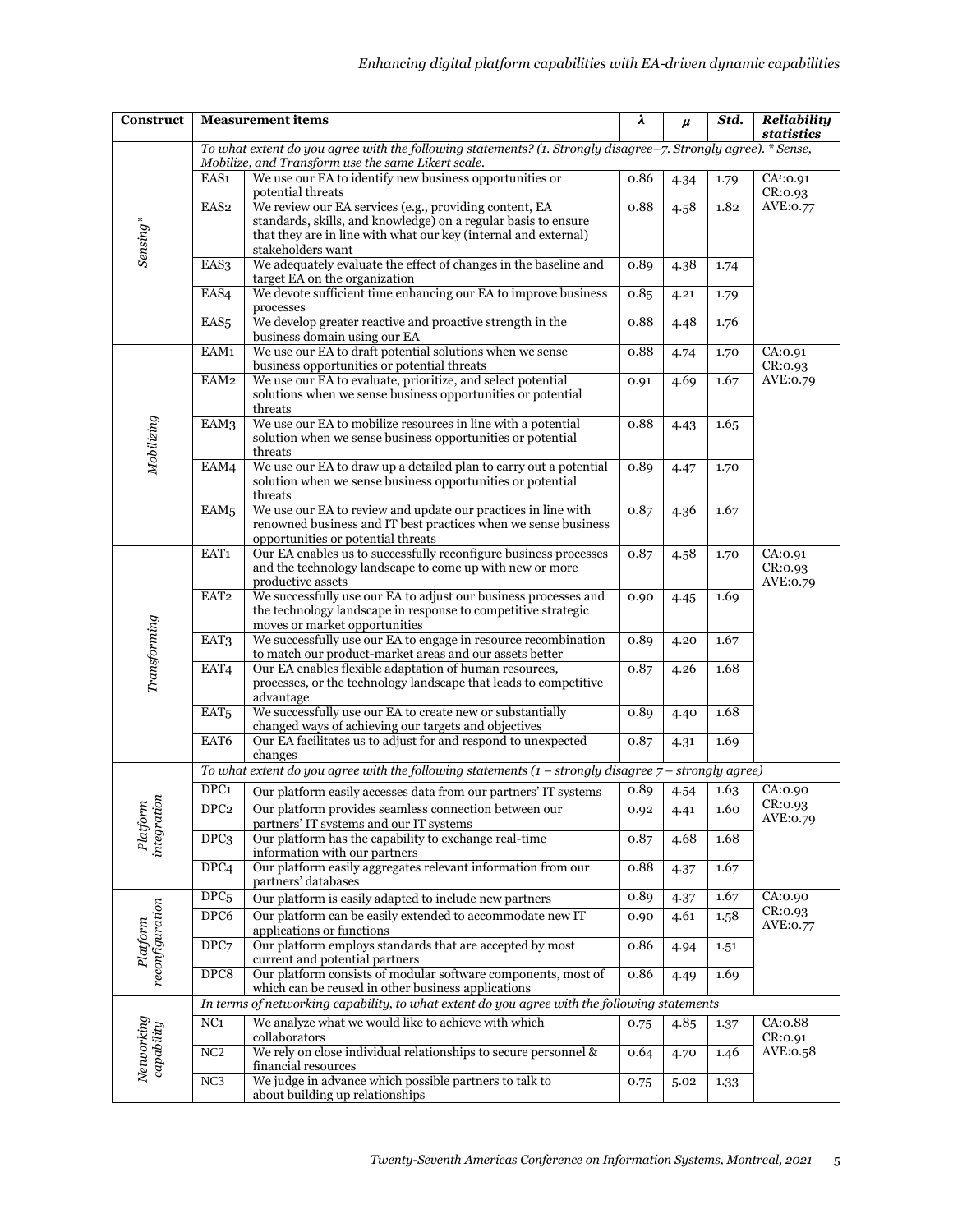| NC4             | We appoint coordinators who are responsible for the<br>relationships with our collaborators | 0.80 | 4.13 | 1.38 |
|-----------------|---------------------------------------------------------------------------------------------|------|------|------|
| NC5             | We discuss with collaborators regularly on how to support each<br>other to achieve success  | 0.86 | 4.88 | 1.42 |
| NC <sub>6</sub> | We can deal flexibly with our collaborators                                                 | 0.75 | 4.71 | 1.45 |
| NC7             | We almost always solve problems constructively with our<br>collaborators                    | 0.79 | 4.93 | 1.30 |

**Table 1. survey items and reliability statistics**

common method variance, and sample size adequacy. Hence, this study accounted for possible nonresponse bias through T-tests where early and late entries were compared for model construct. Outcomes showed no significant differences. A Harman's single factor test showed that there was not a single exploratory factor attributed to the majority of the variance. Hence, the sample was not affected by common method bias (Podsakoff et al. 2003). Further, the obtained data far exceeds the minimum threshold values to obtain stable PLS outcomes. Moreover, an a-priori power analysis using G\*Power suggested that with a 5% probability of error, an effect size of 0.20, and three predictor variables (considering the indirect effects) as input parameters, a minimum sample of 90 cases were needed. The sample of 414 far exceeds these requirements.

### *Constructs and items*

As a basis, we attempted to include empirical and validated work on the selection of measurement scales. Hence, consistent with Van de Wetering (2019a; 2019b), this study conceptualized *EA-driven dynamic capabilities* as a reflective-formative type II second-order construct. The construct was measured using 16 distributed indicators across three first-order constructs, i.e., five measures for sensing, five measures for mobilizing, and six for transforming. This study conceptualized *DPC* following Cenamor et al. (2019). Thus, we conceptualized this construct as a reflective-formative type II second-order construct consisting of two first-order reflective constructs. The first (latent) first-order construct is platform integration and consists of four items, referring to the firm's ability to achieve platform integration. The second first-order construct is platform reconfiguration and consists of four items. Platform reconfiguration refers to the firm's ability to reconfigure platform resources. *NC* is conceptualized as a first-order reflective construct, in line with Chen et al. (2009), consisting of seven items, referring to the firm's ability to initiate, maintain, and utilize relationships with other players. Table 1 shows the final survey constructs and items. Basic descriptive statistics, i.e., item-to-construct loadings  $(\lambda)$ , mean values of the items  $(\mu)$ , and the items' standard deviations (*Std*.) are also included. This study used seven-point Likert scales (1: strongly disagree to 7: strongly agree) for each survey item.

### *Data quality and psychometric property assessments*

To estimate the model's psychometric properties, we assessed the internal consistency reliability using Cronbach's alpha and the composite reliability (Hair Jr et al. 2016). All values exceed the minimum threshold of 0.7. All the construct-to-item loadings were above 0.75, except one indicator of networking capability, but still was acceptable. The established average variance extracted (AVE)-values for each construct exceeded the lowest recommended mark of 0.50. Thus, there sufficient convergent validity of the first-order latent constructs (Ringle et al. 2015). Discriminant validity was then assessed to ensure that the items theoretically not related do not correlate (Saunders, Lewis, & Thornhill, 2019). The discriminant validity was calculated in Smart PLS-SEM with the cross-loadings function, the heterotrait-monotrait ratio (HTMT) function (Henseler et al. 2015), and the Fornell-Larcker function (Hair Jr et al. 2016). In assessing the cross-loading function, the indicator's outer loading on the associated construct should be greater than any of its cross-loadings on other constructs (Hair Jr et al. 2016). All items loaded more strongly on their construct. This study [ascertaine](https://www.interglot.com/dictionary/en/nl/translate/ascertain?l=nl%7Cen)d that AVE's square root was larger than the cross-correlations (Hair Jr et al. 2016). To assess the Fornell-Larcker function. Hence, each square root value is larger than the crosscorrelations. As a final step, we assessed the HTMT values, which is the mean of all the indicators' correlations across the constructs, measuring different constructs. The HTMT approach estimates the accurate correlation between two constructs if they were correctly measured (i.e., if they were entirely reliable). Outcomes showed that all HTMT-values that are below 0.85 (upper bound) showcasing that discriminant validity is established between constructs. Finally, the assessed variance inflation factors (VIFs) values for each formative construct are below a conservative threshold of 3.5. Hence, no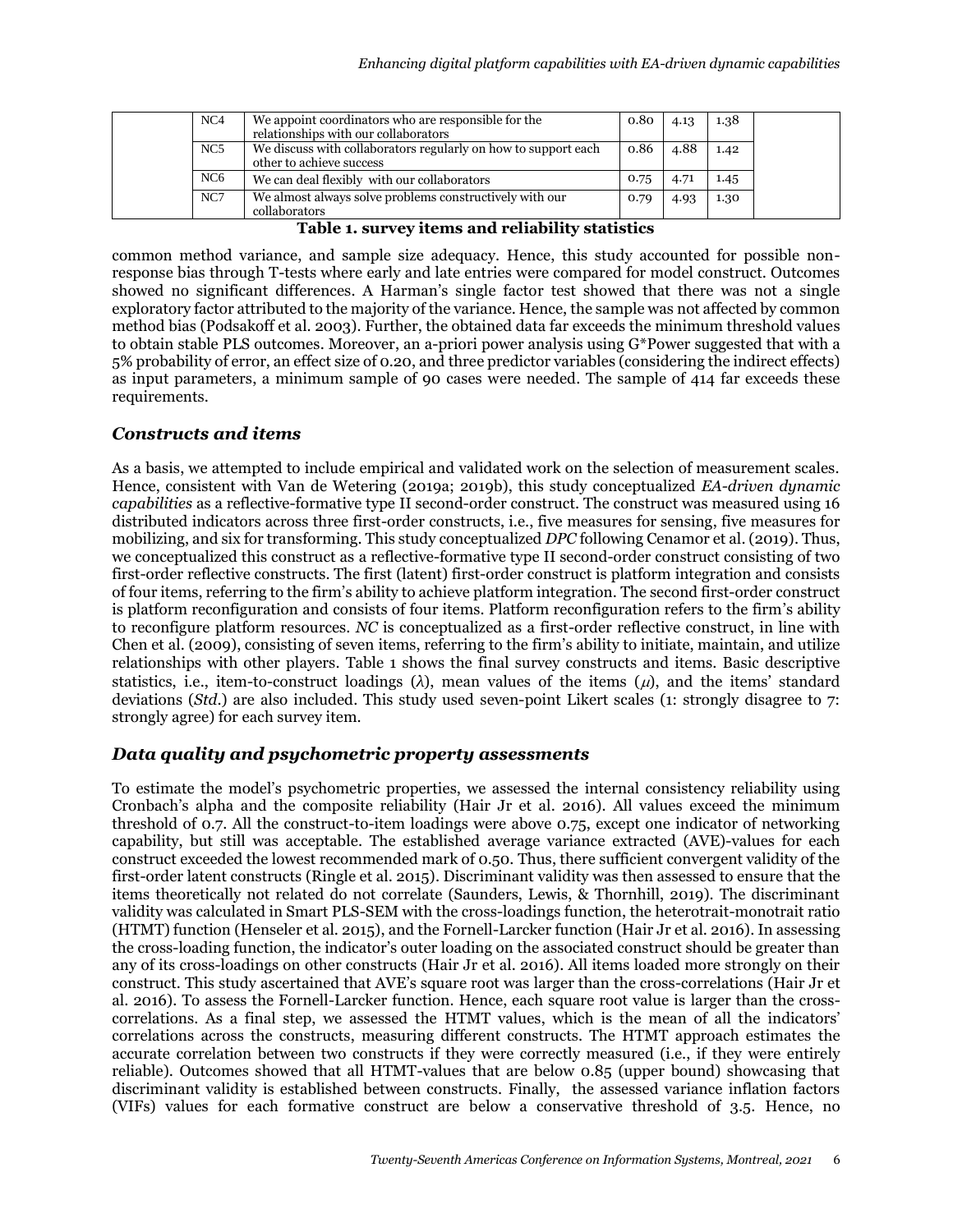multicollinearity is present within the research model (Kock and Lynn 2012), and the hypotheses can now be tested.

# **Empirical results**

We used SmartPLS version 3.3.2 to estimate the model parameters (Ringle et al. 2015). PLS-SEM is the correct statistical analysis method for this study because the structural model is complex and includes many constructs and indicators and the structural model includes both reflective and formative constructs (Hair Jr et al. 2017). Also, PLS-SEM assesses both the measurement model, i.e., the outer model (Rigdon et al. 2017), and the structural model (i.e., inner model) of the research model (Hair Jr et al. 2016). The PLS algorithm establishes latent constructs from factor scores and, PLS thereby avoids factor indeterminacy (Hair Jr et al. 2017). Hence, scores can then be used in the following analyses (Lowry and Gaskin 2014). We used the recommended 5,000 subsamples to ensure the results' stability (Hair Jr et al. 2016). Figure 2 shows the outcomes of the main model paths and the hypotheses testing with *R*2, their associated predictive values *Q*2, the regression coefficients, and the associated T-values. All hypotheses can be confirmed as the path coefficients were all significant. As a final step, we used a blindfolding procedure in SmartPLS to evaluate the model's predictive power (Hair Jr et al. 2016). Obtained Stone-Geisser values (*Q*2) for the endogenous latent constructs all widely exceed 0, as can be gleaned from Figure 2. Therefore, predictive relevance is established (Hair Jr et al. 2016).



**Figure 2. Structural model results**

We used mediation guidelines by (Baron and Kenny 1986; Hair Jr et al. 2016) to address this study's research model's imposed mediation effects. Hence, results show that the direct effect of dynamic capabilities on networking capability is positive and significant, fulfilling the first mediation condition, as Baron and Kenny (1986). Then, the procedure prescribes to test the indirect effects' significance (i.e., mediating paths). In a subsequent step, therefore, this path, including digital platform capability, was subsequently run again using a bootstrapping approach using a non-parametric resampling procedure (Hair Jr et al. 2016). Results show that the relationship between dynamic capabilities and networking capability is now less strong but still significant (as Figure 2 shows). These results corroborate with complementary partial mediating relationships.

## *Post-hoc analyses: relating capabilities to business value under COVID19*

We now investigate if our model's capabilities drive firms' business value under COVID19 to strengthen the results' interpretation. Business value reflects the firm capabilities' internal perspective in terms of costand time-based efficiency, quality of products, and the degree of customization under the COVID-19 pandemic (Hsu 2013; Kortmann et al. 2014; Van de Wetering 2019b; Rodrigues et al. 2020). EA-driven dynamic capabilities positively impact business value under COVID19 ( $\beta$  = 0.12, *t* = 2.31, *p* = 0.021). Digital platform capabilities also positively impact business value ( $\beta$  = 0.22,  $t$  = 4.24,  $p$  < 0.0001) as does networking capability ( $\beta$  = 0.28, *t* = 4.88, *p* < 0.0001). These effects are much stronger than that of the direct effect of EA-driven dynamic capabilities. Thus, this study shows that firms that have developed these capabilities are better equipped to cope with the exogenous COVID-19 shock and adjust accordingly.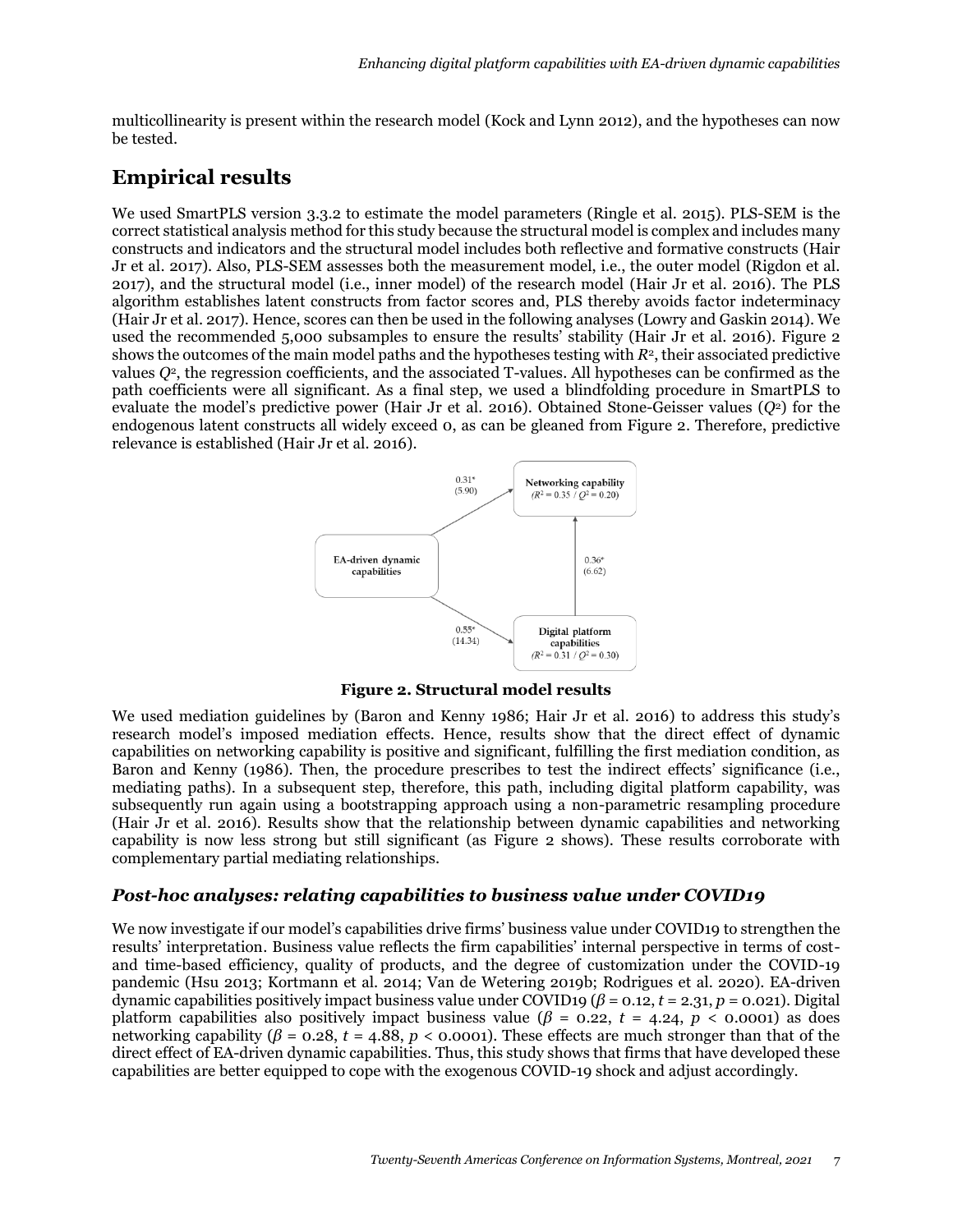# **Discussion**

It is needless to say, especially during the COVID-19 crisis, that firms that are dynamically capable and effective with their platform and networking capabilities are sufficiently equipped to deal with uncertainty and deliver outstanding and reliable services to customers. However, from a research perspective, there is still a limited understanding of how EA-driven dynamic capabilities enhance DPC and NC to drive its business value and organizational performance ultimately. This current study aimed at addressing this particular gap in the literature.

This work adds to the theoretical knowledge base by making several contributions. First, this research contributes to the current literature gap by providing empirical evidence of EA-driven dynamic capabilities' role in developing and strengthening the firms' DPC (De Reuver et al., 2018; Xiao et al. 2020). Also, this study sheds light on the mechanisms through which NC can be developed using EA-driven dynamic capabilities. Thereby, we extend work by Helfat et al. (2018) and Teece et al. (2017) that proposed that dynamic capabilities are essential to build digital platforms, drive platform entrepreneurship and make the organization more adaptable and prepared for the future. Also, our work complements work by Abbas et al. (2019), Battistella et al. (2017), and Lütjen et al. (2019), who argued that networking relationships are dynamic because organizations purposefully seek business relationships to retain or increase their business value. Scholars can use these results to conduct analyses on EA's particular use and deployment in organizations and better understand EA's role in capability-building and digital transformations.

This study provides decision-makers with a potent source of value. Our study suggests that decision-makers need to have a comprehensive view of the state of practice of their respective EA-driven dynamic capabilities. These capabilities are essential to firms that want to survive in crises, like COVID-19, drive the firm's digital platforms and network, transform the customer experience, and even the firm's operational functioning. EA-driven dynamic capabilities form a unique set of mutually reinforcing capabilities that form the foundation to achieve business value and competitiveness under the current extraordinary circumstances when applied against a series of related and structurally attractive value creation opportunities. Firms also need to look internally and externally at the same time to determine what markets represent attractive growth arenas and how they can leverage DPC and NC to create new value on a sustainable basis. It is crucial to evaluate the critical stakeholder objectives and the networking partners' growth goals and risk tolerances. Although this research makes significant contributions to knowledge, it is constrained by several limitations. First, we did not conduct methodological triangulation, as only the quantitative survey approach is used. The generalizability of the results cannot be ensured for all types of industries and firms. Also, this study used measurement at a single point in time. Therefore, it is not easy to establish causality truly as firms' maturity in capability development could vary over time.

# **Acknowledgments**

We want to thank Mikolai Soldatenko, Bauke van der Woude, and Max Külbs for their valuable contributions to the data collection and for sharing their perspectives in numerous discussions.

# **REFERENCES**

- Abbas, J., Raza, S., Nurunnabi, M., Minai, M. S., and Bano, S. 2019. "The Impact of Entrepreneurial Business Networks on Firms' Performance through a Mediating Role of Dynamic Capabilities," *Sustainability* (11:11), p. 3006.
- Abraham, R., Aier, S., Winter, R. 2012. "Two Speeds of EAM—A Dynamic Capabilities Perspective," in *Trends in Enterprise Architecture Research and Practice-Driven Research on Enterprise Transformation*; Springer: Berlin/Heidelberg, Germany, pp. 111–128.
- Bharadwaj, A., El Sawy, O. A., Pavlou, P. A., & Venkatraman, N. 2013. Digital business strategy: toward a next generation of insights. *MIS quarterly*, 471-482.
- Baron, R. M., and Kenny, D. A. 1986. "The Moderator–Mediator Variable Distinction in Social Psychological Research: Conceptual, Strategic, and Statistical Considerations," *Journal of personality and social psychology* (51:6), p. 1173.
- Battistella, C., De Toni, A. F., De Zan, G., and Pessot, E. 2017. "Cultivating Business Model Agility through Focused Capabilities: A Multiple Case Study," *Journal of Business Research* (73), pp. 65-82.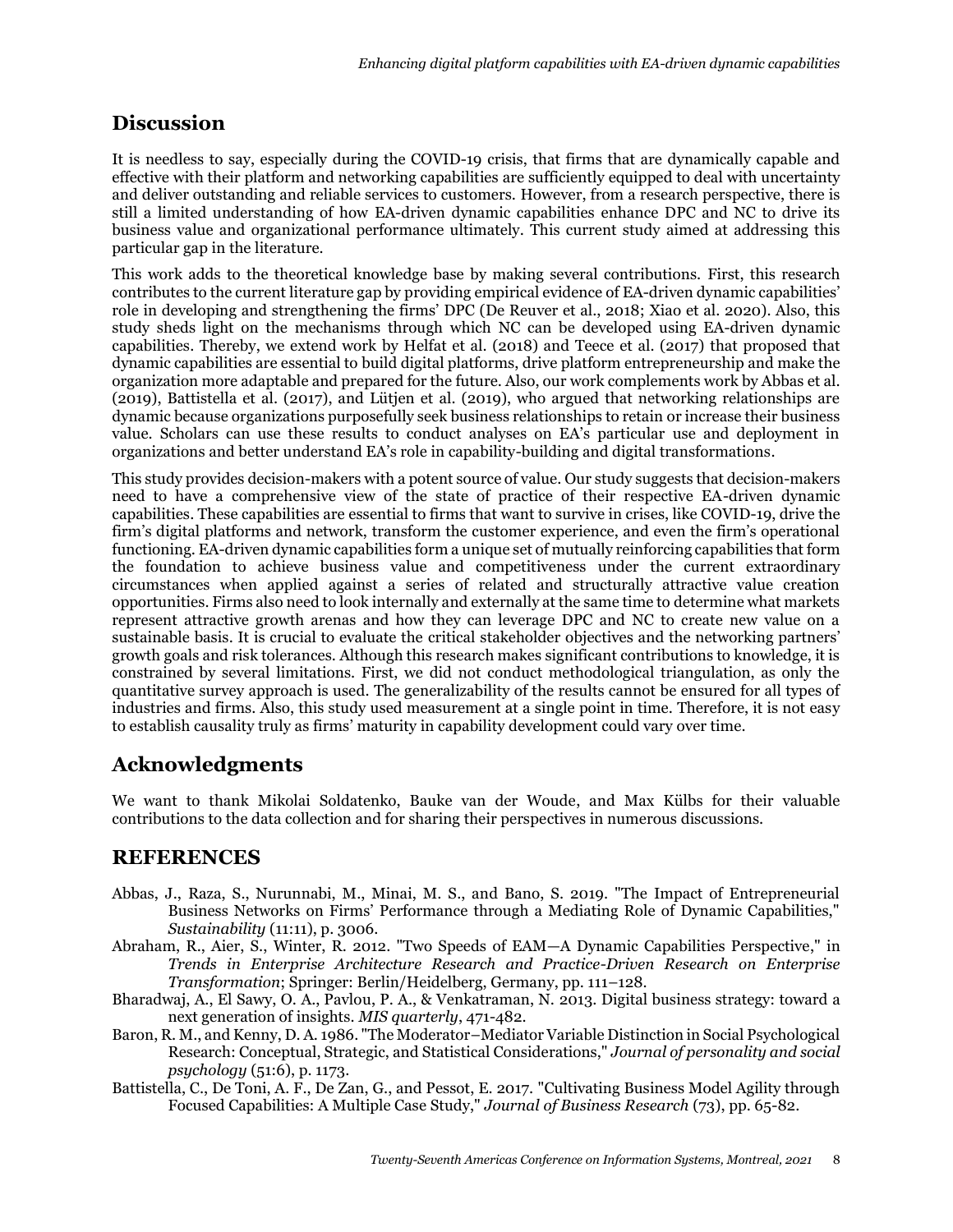- Cenamor, J., Parida, V., and Wincent, J. 2019. "How Entrepreneurial Smes Compete through Digital Platforms: The Roles of Digital Platform Capability, Network Capability and Ambidexterity," *Journal of Business Research* (100), pp. 196-206.
- Chen, X., Zou, H., & Wang, D. T. 2009. "How do new ventures grow? Firm capabilities, growth strategies and performance." *International Journal of Research in Marketing, 26*(4), 294-303.
- Dang, D. D., and Pekkola, S. 2015. "Systematic Literature Review on Enterprise Architecture in the Public Sector," *Department of Information Management and Logistics, Tampere University of Technology*), pp. 1-25.
- De Reuver, M., Sørensen, C., & Basole, R. C. 2018. "The digital platform: a research agenda." *Journal of Information Technology*, *33*(2), 124-135.
- Di Stefano, G., Peteraf, M., and Verona, G. 2014. "The Organizational Drivetrain: A Road to Integration of Dynamic Capabilities Research," *Academy of Management Perspectives* (28:4), pp. 307-327.
- Eisenhardt, K. M., and Martin, J. A. 2000. "Dynamic Capabilities: What Are They?," *Strategic management journal* (21:10-11), pp. 1105-1121.
- Elliot, J., Nguyen, C. . and Tanguturi, P. 2018. "Digital Platforms Will Define the Winners and Losers in the New Economy," Accenture digital, [www.accenture.com/digital.](www.accenture.com/digital)
- Gartner 2021. *Gartner Forecasts Worldwide IT Spending to Reach \$4 Trillion in 2021*. Retrieved from Gartner: https://www.gartner.com/en/newsroom/press-releases/2021-04-07-gartner-forecastsworldwide-it-spending-to-reach-4-trillion-in-2021
- Hazen, B. T., Bradley, R. V., Bell, J. E., In, J., and Byrd, T. A. 2017. "Enterprise Architecture: A Competence-Based Approach to Achieving Agility and Firm Performance," *Management* (193), pp. 566-577.
- Hair Jr, J. F., Hult, G. T. M., Ringle, C., and Sarstedt, M. 2016. *A Primer on Partial Least Squares Structural Equation Modeling (Pls-Sem)*. Sage Publications.
- Helfat, C. E., & Raubitschek, R. S. 2018. "Dynamic and integrative capabilities for profiting from innovation in digital platform-based ecosystems." *Research Policy*, 1391-1399.
- Hsu, P.-F. 2013. "Integrating ERP and E-Business: Resource Complementarity in Business Value Creation," *Decision Support Systems* (56), pp. 334-347.
- Islind, A. S., Lindroth, T., Lundin, J., and Steineck, G. 2019. "Co-Designing a Digital Platform with Boundary Objects: Bringing Together Heterogeneous Users in Healthcare," *Health and Technology* (9:4), pp. 425-438.
- Kazan, E., Tan, C.-W., Lim, K., T, E., Sørensen, C., & Damsgaard, J. 2018. "Disentangling Digital Platform Competition: The Case of UK Mobile Payment Platforms." *Journal of Management Information Systems*, 180-219.
- Kock, N., & Lynn, G. 2012. "Lateral collinearity and misleading results in variance-based SEM: An illustration and recommendations." *Journal of the Association for information Systems*, *13*(7).
- Korhonen, J. J., and Molnar, W. A. 2014. "Enterprise Architecture as Capability: Strategic Application of Competencies to Govern Enterprise Transformation," *Business Informatics (CBI), 2014 IEEE 16th Conference on*: IEEE, pp. 175-182.
- Lütjen, H., Schultz, C., Tietze, F., and Urmetzer, F. 2019. "Managing Ecosystems for Service Innovation: A Dynamic Capability View," *Journal of Business Research* (104), pp. 506-519.
- Mikalef, P., Pateli, A., and Van de Wetering, R. 2020. "IT Architecture Flexibility and IT Governance Decentralisation as Drivers of IT-Enabled Dynamic Capabilities and Competitive Performance: The Moderating Effect of the External Environment," *European Journal of Information Systems*, pp. 1-29.
- Nan, N., and Tanriverdi, H. 2017. "Unifying the Role of IT in Hyperturbulence and Competitive Advantage Via a Multilevel Perspective of Is Strategy," *MIS Q.* (41:3), pp. 937-958.
- Parker, G. G., Marshall, V. W., & Choudary, S. P. 2016. "*Platform Revolution How Networked Markets Are Transforming the Economy and How to Make Them Work for You."* New York: W. W. Norton & Company.
- Pattij, M., Van de Wetering, R., and Kusters, R. J. 2020. "Improving Agility through Enterprise Architecture Management: The Mediating Role of Aligning Business and IT," in *Proceedings of AMCIS,* Salt Lake City, USA.
- Pavlou, P. A., and El Sawy, O. A. 2011. "Understanding the Elusive Black Box of Dynamic Capabilities," *Decision Sciences* (42:1), pp. 239-273.